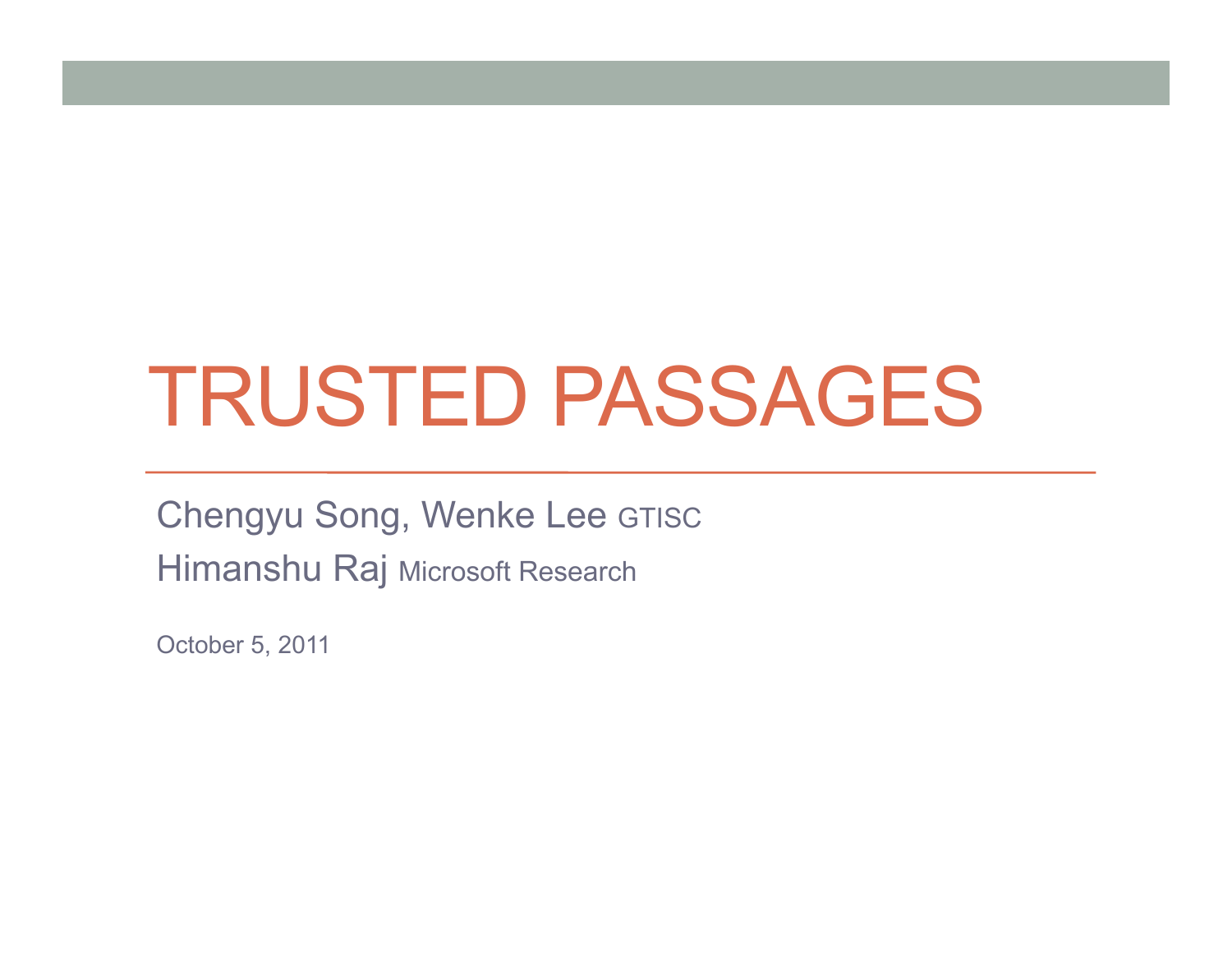## **Motivation**

- Cloud Computing
	- Benefits
		- Elastic
		- Economical
		- Efficient
	- Problem **TRUST** 
		- Large Trusted Computing Base (TCB)
			- Hardware & Firmware
			- Software stack (hypervisor, root VM), Administrators
			- Lacks verifiable measures for security and trustworthiness



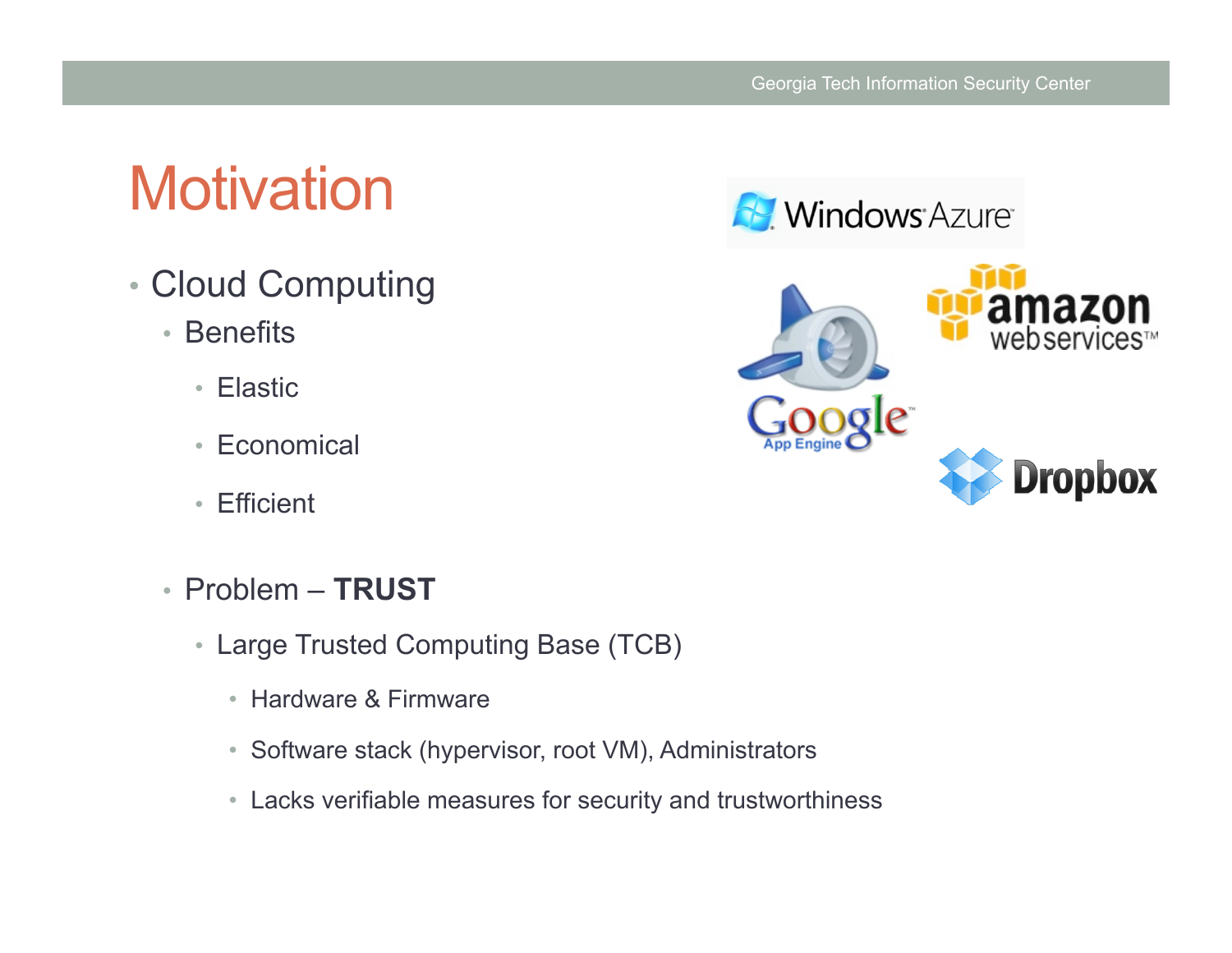## **Solution**

- Storage
	- Cryptography based Proof
- Computation HyperSafe
	- Reduced external TCB of the VM
		- hypervisor + minimal hardware/firmware (DRTM launch, TPM)
		- Secure VMs with no trust dependence on root VM and administrators
	- Provides measurable hardware rooted trust chain
		- Remote attestation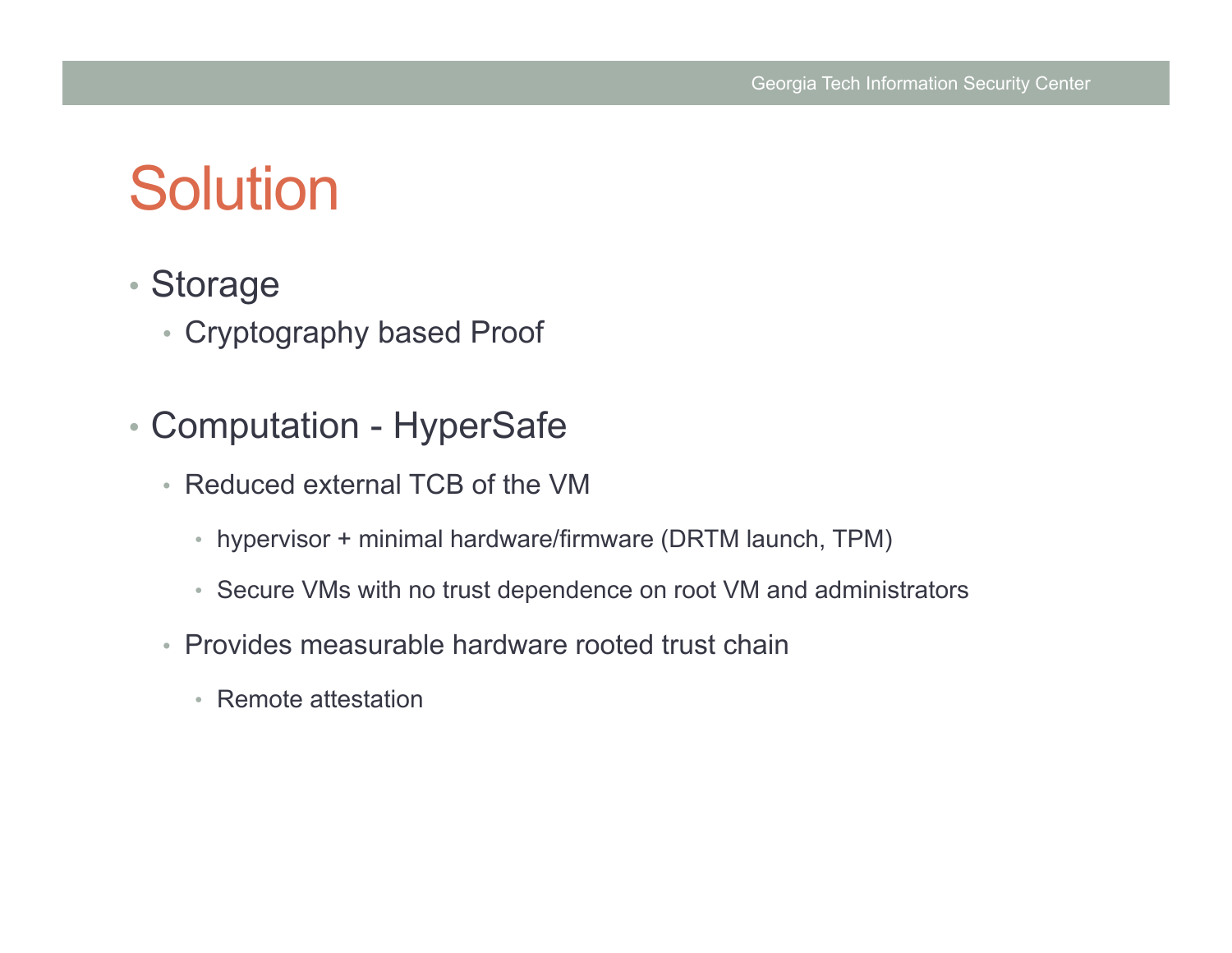## Communication Challenges

- Problems still exist
	- How to ensure the VM I am connecting to is my VM (VM Identity)?
	- How to build secure communication channel between my VMs (Defeat impersonation)?
	- How to securely provide service to my customers ?
- Existing solutions (SSL/TLS/IPSec) do not help
	- Man-In-The-Middle Attack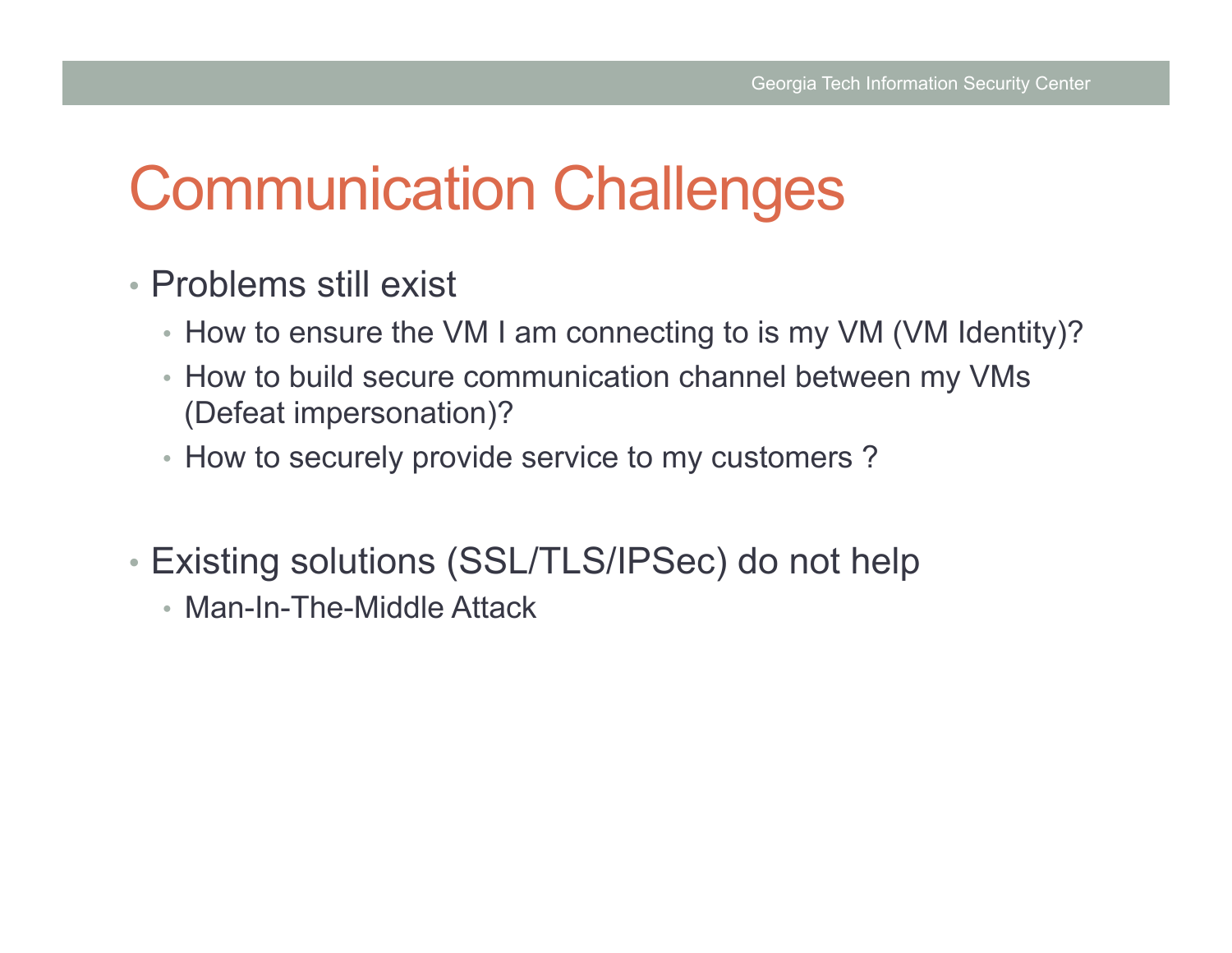### Attack Scenario Setup

- **Alice** cloud service provider
	- Claims deployment of HyperSafe in the infrastructure

- **Bob** cloud customer
	- Wants to run security sensitive services (e.g. online banking)
	- Has no measures to fully trust Alice
	- But can measurably trust HyperSafe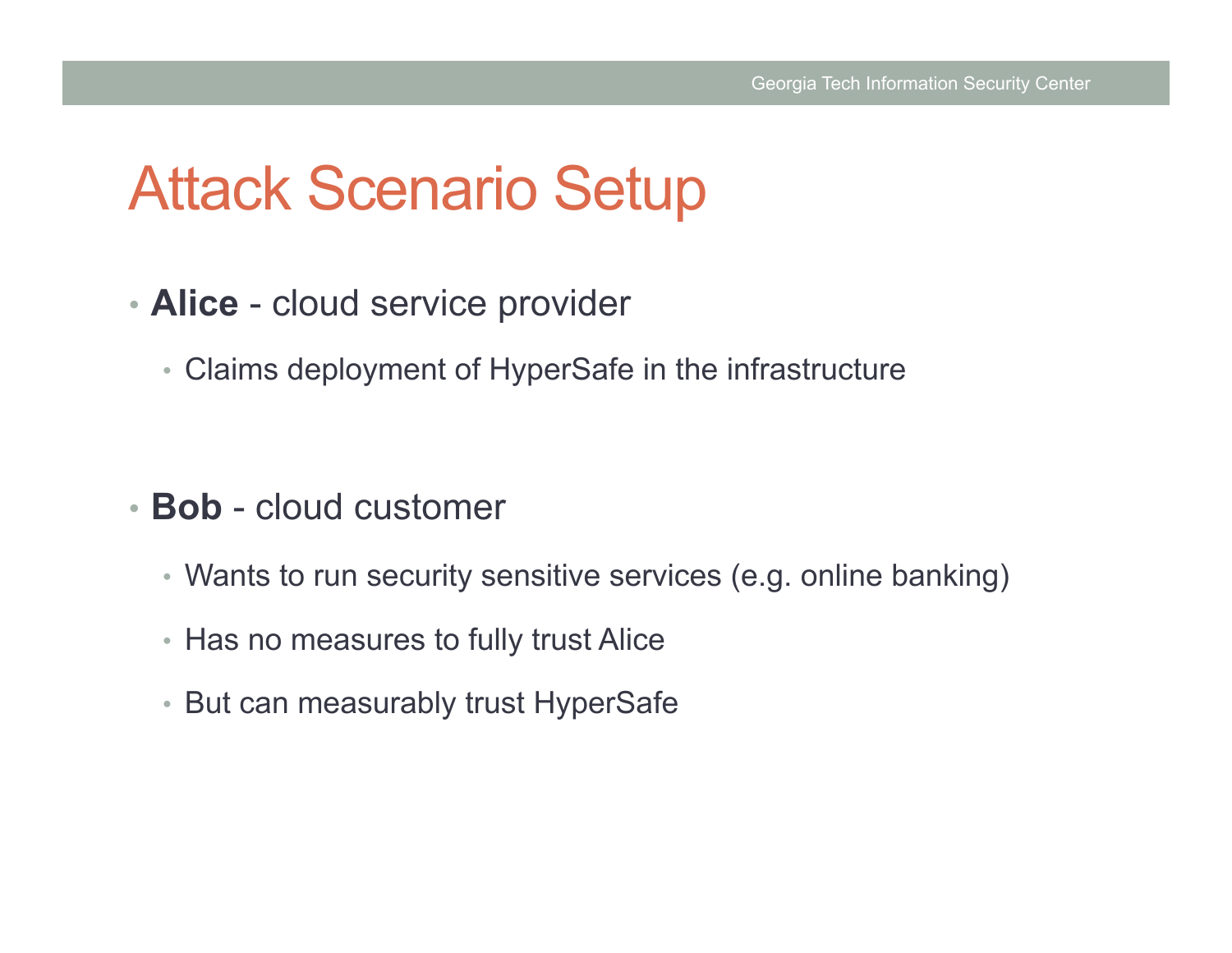## Attack Scenario – TOCTOU

- Bob wants to make sure the rented VM is protected by HyperSafe (secure VM)
- Controlling the whole infrastructure, Alice can redirect further connections to a insecure VM

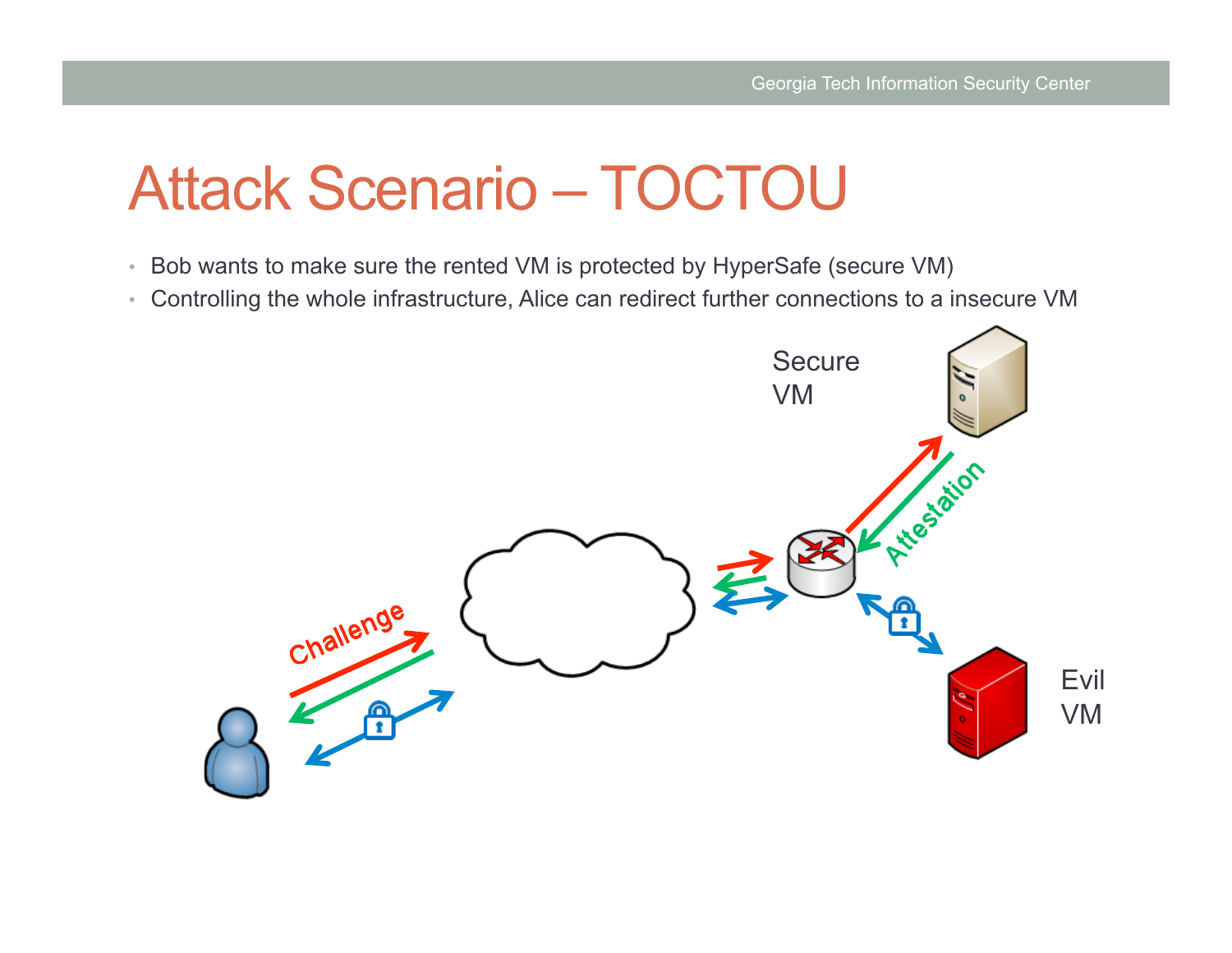## Attack Scenario – MITM

- How about establishing a secure communication channel before performing the remote attestation ?
- Alice still can launch MITM attack!

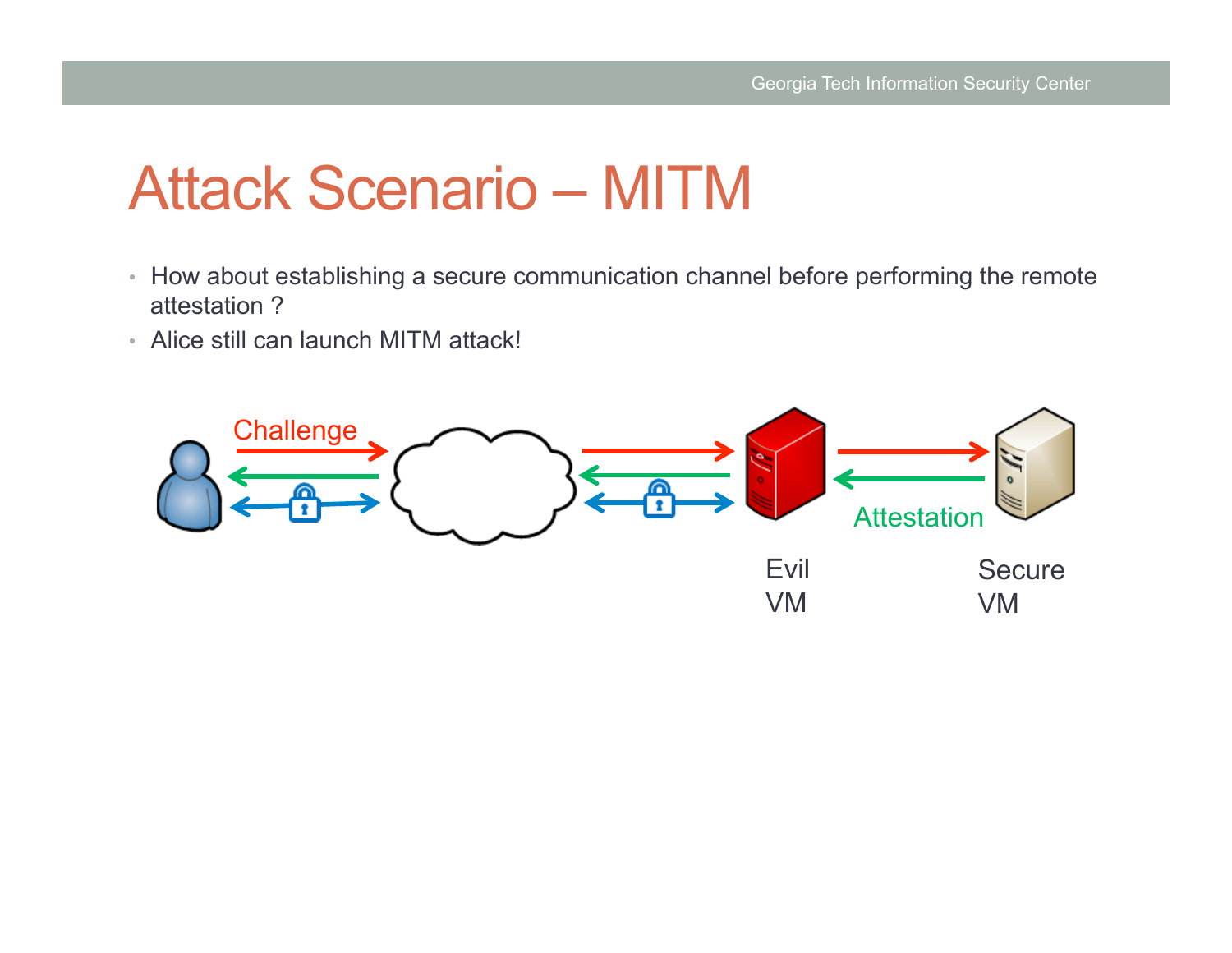## TLS Protocol

- TLS Record Protocol
	- **Confidentiality**: the content can be encrypted with symmetric cryptography and the keys are generated uniquely for each connection
	- **Integrity**: transported messages can include an integrity check using keyed MAC
- TLS Handshake Protocol



eavesdroppers and man-in-the-middle

• **Integrity of the negotiation**: the negotiation communication cannot be modified without detection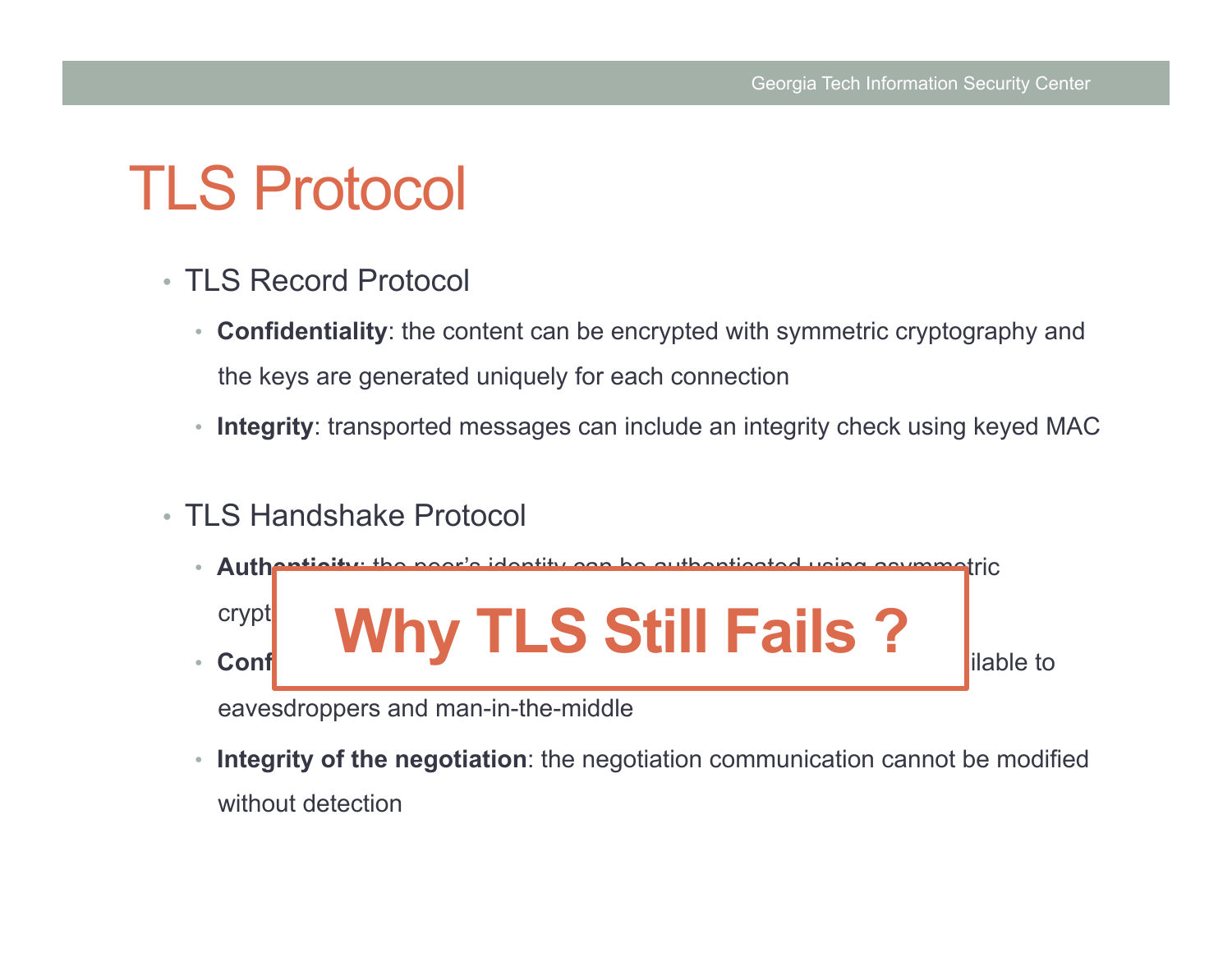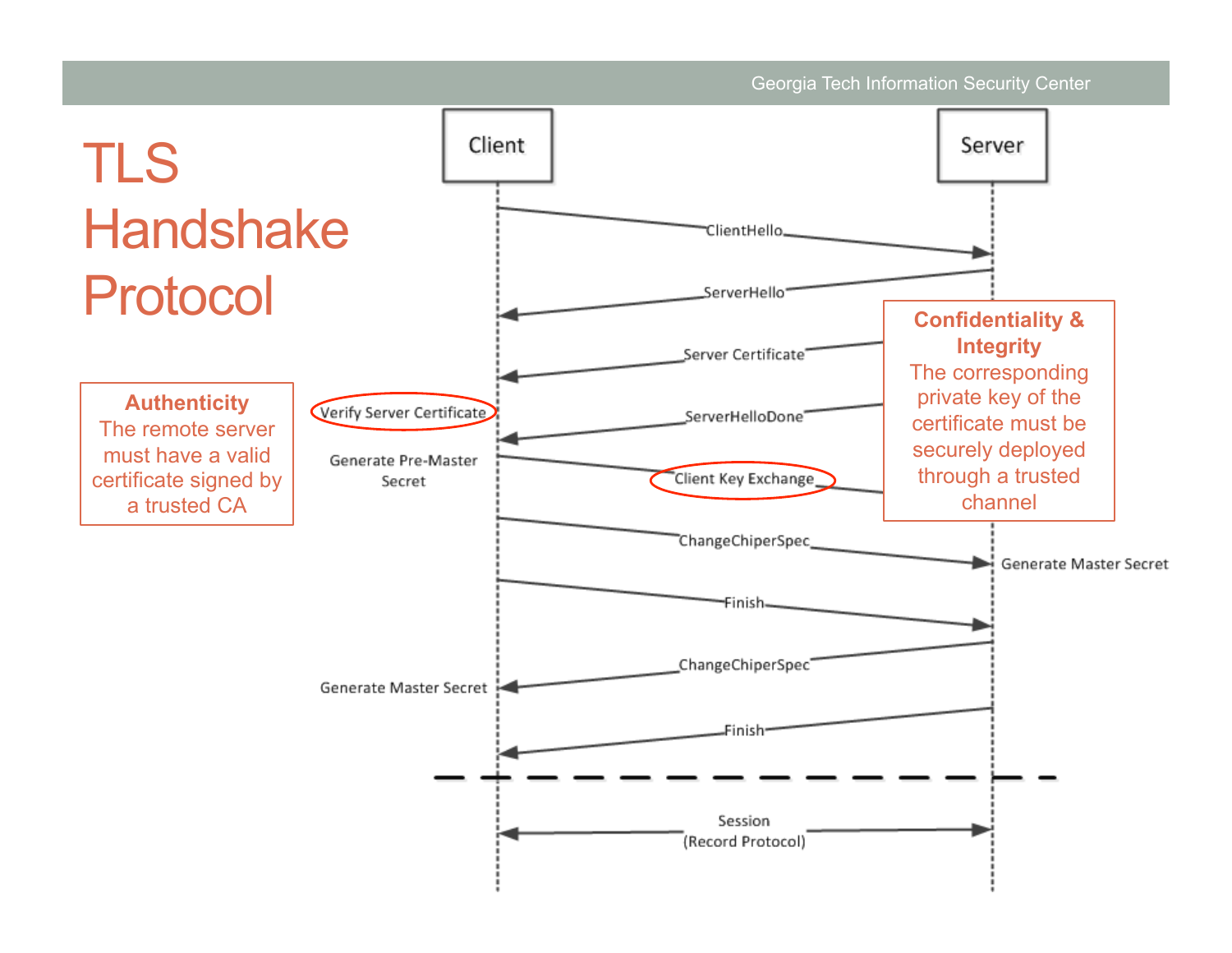#### Trusted Passages

- Goal
	- Enable Trusted End-to-End Communication Channel
- Approach tightly bind a TLS session with remote attestation
	- Remote Attestation & Improved TLS handshake protocol
		- Authenticity & Trustworthiness of the other end
		- Confidentiality & Integrity of the handshake
	- TLS record protocol
		- Confidentiality & Integrity of the following communication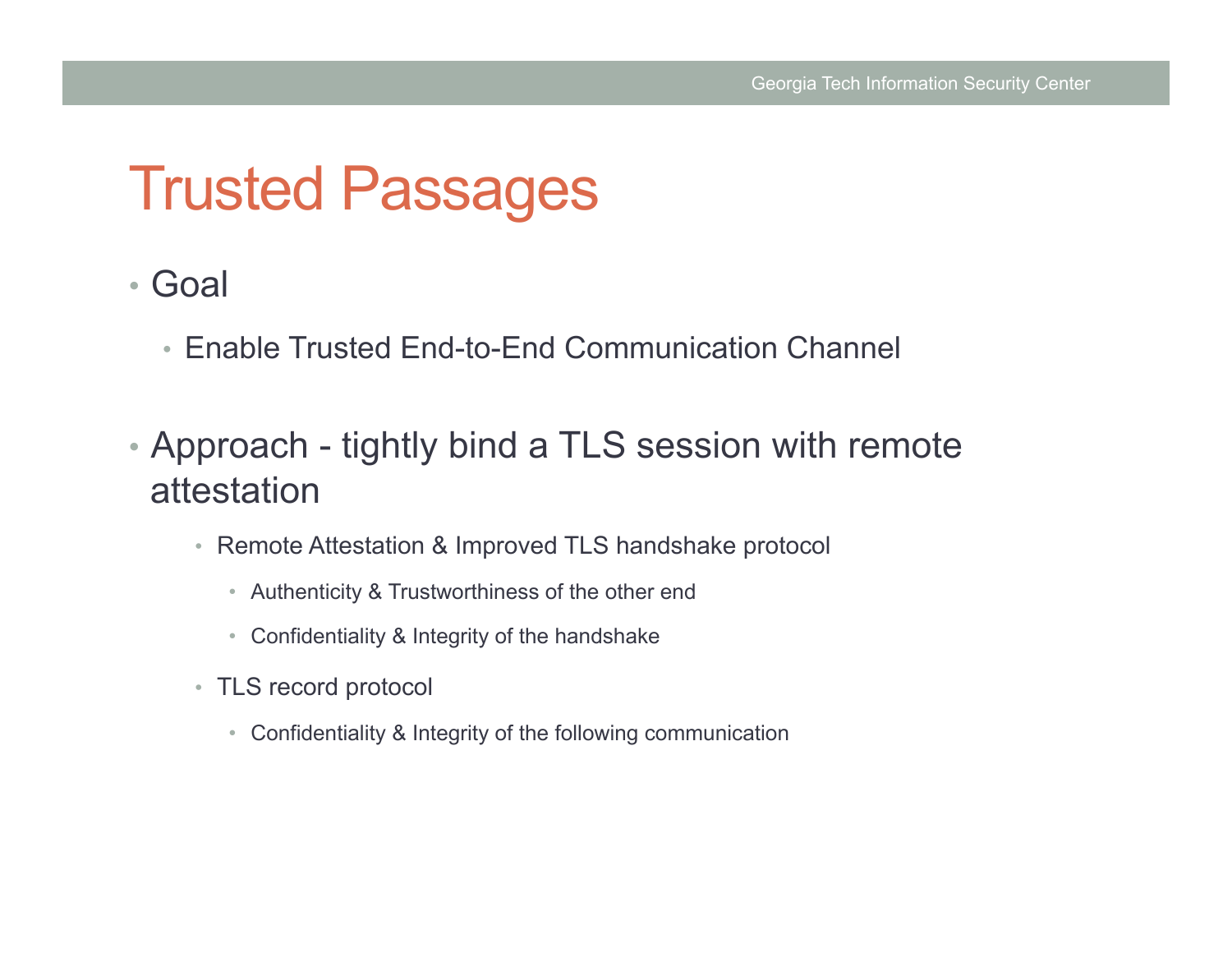## Trusted Passages – Server Identity

- When generating the attestation, HyperSafe will include the public key used to establish the TLS session in the attestation.
- But this is **NOT ENOUGH!** Because the private key is still deployed by Alice.



BUSTED!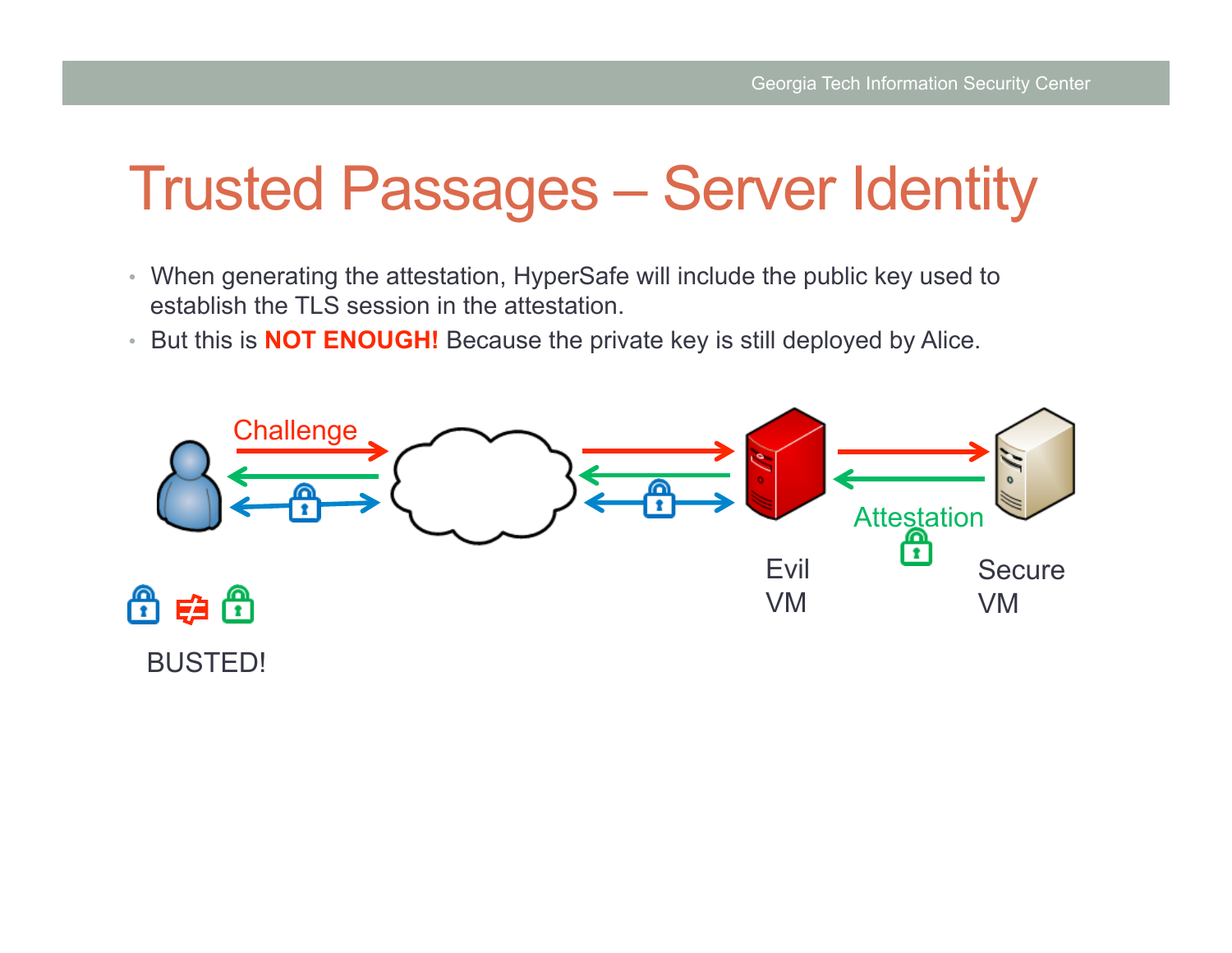### Trusted Passages – Secret Exchange

- How to prevent key abuse?
	- Linking the certificate to a machine (TPM), e.g. create a TLS certificate signed by the TPM [IBM 2006]
	- Still not enough, because eavesdropping is still possible
- How to protect the private key?
	- Let the TCB generate the key pair and keep private key secure
	- Guarantee the key is generated by the TCB via attestation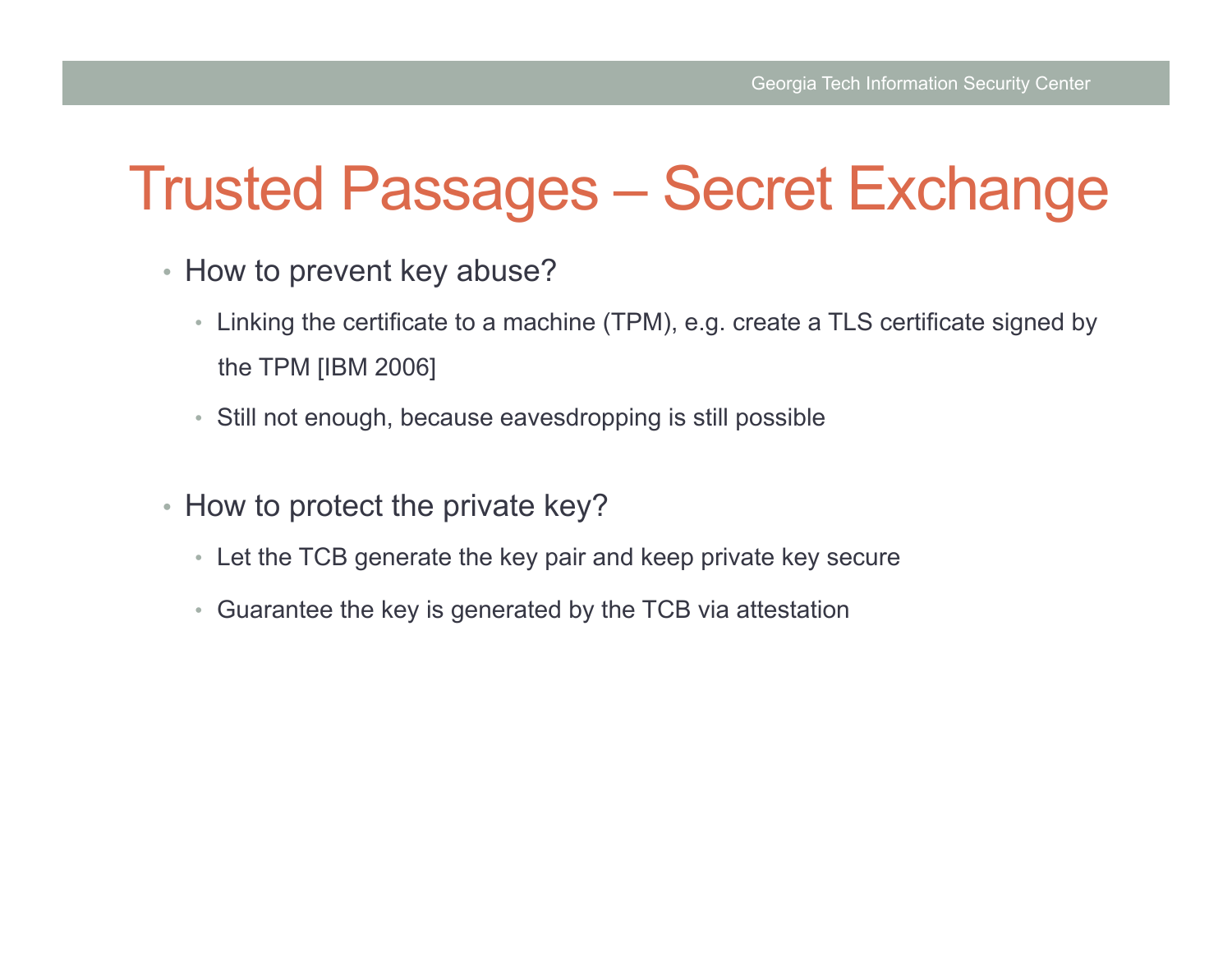#### Attack Scenario – Client Attestation

• When two secure VMs want to establish a trusted communication channel.

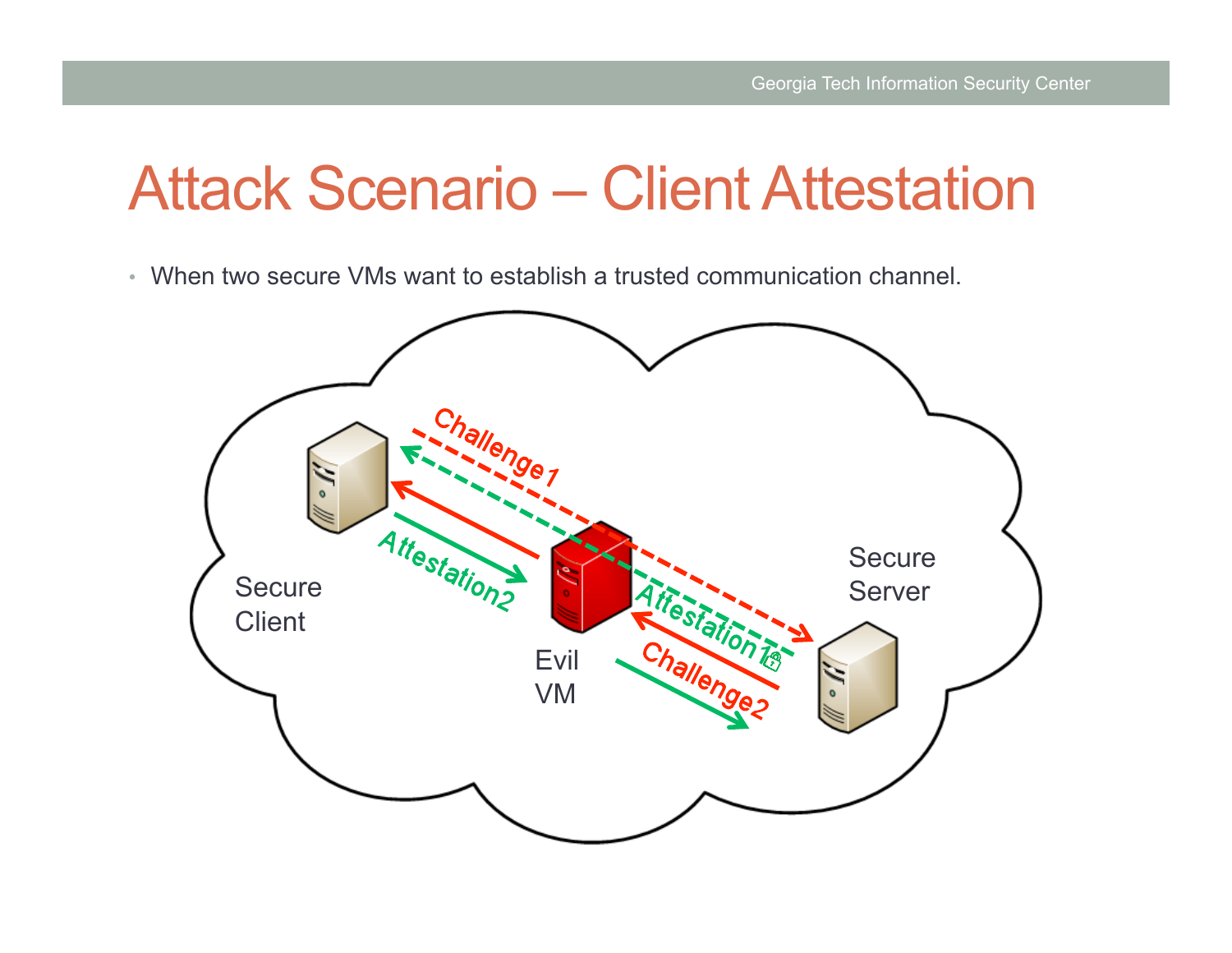### Trusted Passages – Secret Exchange

- How to prevent Alice from stealing the secret by impersonating the client?
	- Include pre-master secret in the attestation
	- Still not enough, if the Evil VM has a valid certificate and the Client VM does not check carefully
- How to guarantee the integrity of the Client Key Exchange
	- Include the encrypted pre-master secret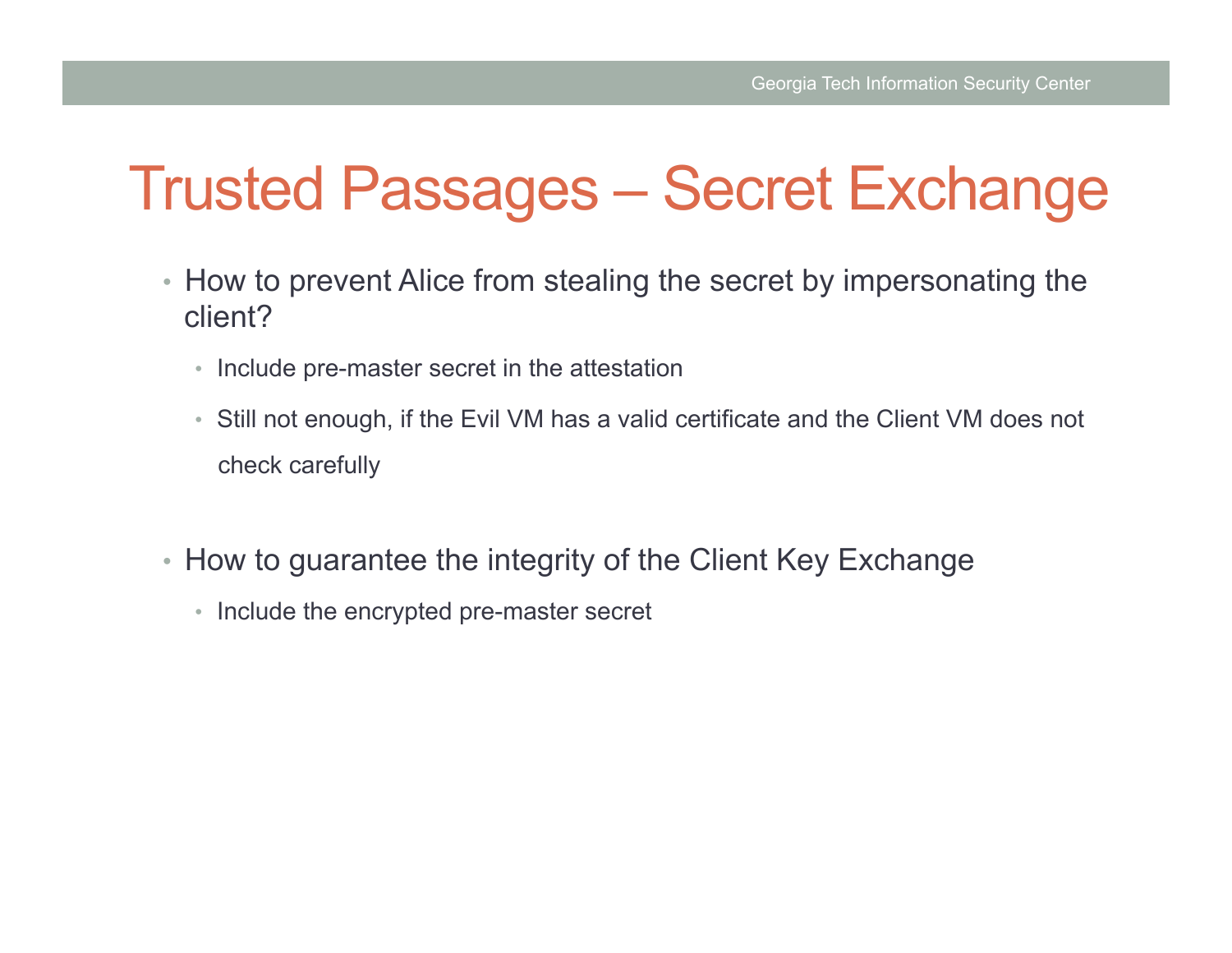## Third Party Scenario

- Bob's costumer will be able to measure the trustworthiness of the service hosted in the cloud
- And Bob will also be able to measure the trustworthiness of his costumer
	- E.g. whether the client runs an antivirus tool with latest signature database